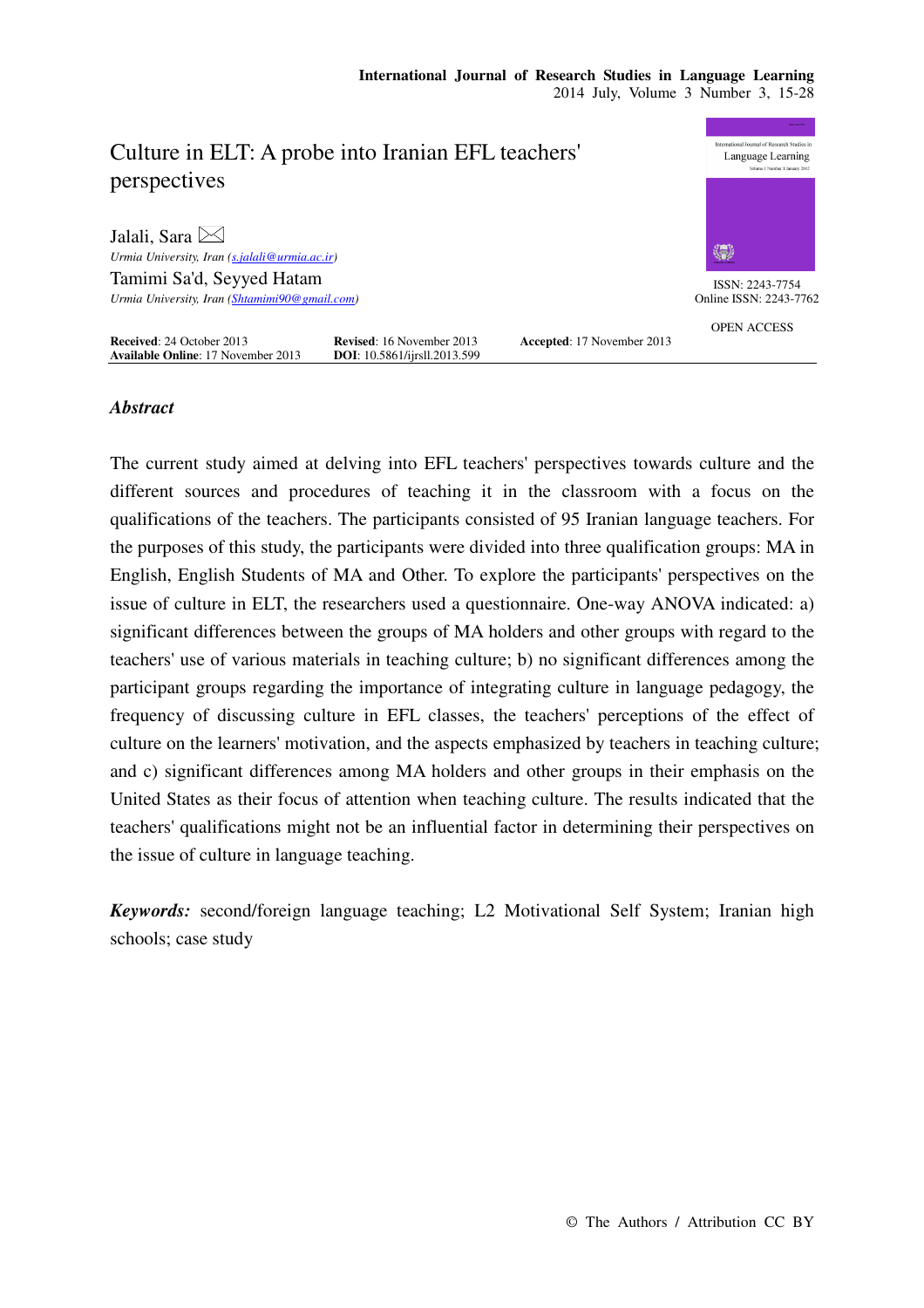# **Culture in ELT: A probe into Iranian EFL teachers' perspectives**

## **1. Introduction**

Culture is a notoriously difficult term to define due to the fact that "*it covers an extremely wide range of ideas, thoughts, beliefs, views, values, manners, customs, and institutions*" (Horibe, 2008, p. 223). However, there are two major perspectives towards the concept of culture. The first of these is perceiving culture as the accumulation of facts about a community (Brooks, 1975). According to this early perspective, culture is seen to be a static invariant behavior of a people whose participation in the generation of culture is not appreciated. However, a more recent perspective towards culture acknowledged the role of the individual in the creation of culture; therefore, it perceives culture to be a changeable entity which is subject to human interaction and communication. This radical change in perspective is identified by "*conceptual shifts from culture-specific to culture-general models of intercultural competence, cultural stereotypes to cultural generalizations, cultural absolutes to cultural variations (within and across cultures), and culture as distinct from language to culture as integral to language*" (Paige, Jorstad, Siaya, Klein, & Colby, 2003, p.176).

Different people interpret culture in different ways. Chastain (1988) presents "the way people live" as the definition of culture from an anthropological perspective (p. 302). Spencer-Oatey (2000 cited in Ogiermann, 2009, p. 25) defines culture as "*a fuzzy set of attitudes, beliefs, behavioural conventions, and basic assumptions and values that are shared by a group of people, and that influence each member's behaviour and each member's interpretations of the 'meaning' of other people's behaviour*". Karabinar (2012) perceived language and culture to be "part of a whole" and "firmly connected to each other" in a way that "one cannot exist without the other" (p. 114). Along the same line, Kramsch (1991, p. 217) considers language and culture to be "inseparable and constitute a single universe or domain of experience". Furthermore, Hui (2010, p. 79) contends "language is a reflection of culture and culture is a reflection of language". These citations all demonstrate that language and culture are so integrated that the non-existence of one, endangers the existence of the other.

With the current rush towards globalization, the need for gaining a better understanding of the language and culture of foreign people is developing among language learners. English has gained overwhelmingly in popularity due to its unrivalled permeation in every scientific and non-scientific aspect of human life; therefore, elevating the EFL learners' awareness of cultural facets of English people seems a necessity.

#### *1.1 Background*

Recently, the significance of expanding the language learners' awareness of the cultural aspects of the target language has been widely recognized. Foreign language learning is considered to be "an intercultural subject matter" which "*entails an increase in learners' familiarity with that language's cultural background, an expansion of the learner's cultural awareness and intercultural competence*" (Sercu, García, & Prieto, 2004, p. 86). The term 'intercultural competence' emerged out of this importance. Intercultural competence (IC) is spelled out to be the "*ability to interact effectively with people from cultures that we recognize as being different from our own*" (Guilherme, 2000, p. 297). Due to the fickle nature of culture and its dependence on time and situation, it is by no means advisable for language teachers to adhere to a sole definition of culture provided by an individual.

Teachers' perceptions of the importance of cultural teaching and the strategies for integrating activities and learning materials which assist the language learners to boost their knowledge and understanding of the foreign culture, has been investigated by some researchers in the field. Byram and Risager (1999, cited in Hui, 2010) conducted a study in Europe to investigate how language teachers interpret culture teaching in language education. They found that teachers' understanding of culture teaching lacked depth, so they could not go beyond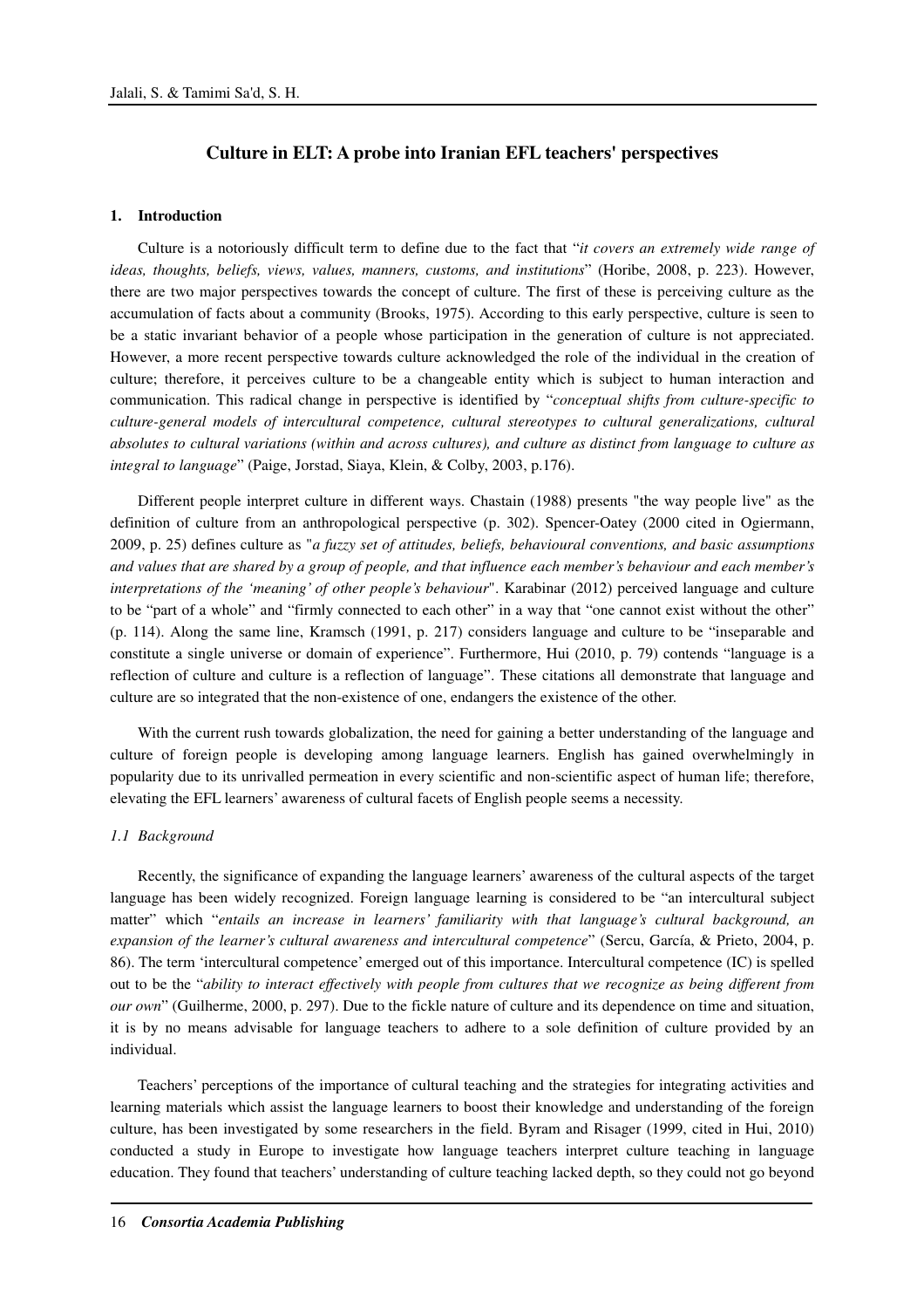what was already presented in language textbooks about cultural aspects of a foreign country. Regarding the EFL teachers' perception of culture teaching, in a study by Sercu *et al*. (2004) a group of 35 Spanish EFL teachers were surveyed on a ranking question about the importance of teaching culture in a language class. They found out that Spanish teachers see culture teaching to be communicating information about the foreign culture. Information about daily life and routines of the target culture ranked first in importance as assessed by Spanish EFL teachers. However, Spanish teachers did not deem promoting students' own cultural understanding to be of much importance as this factor came last on the ranking. In the same study, teachers were asked to score some statements about their willingness to "interculturalise foreign language education" (p. 94). The results demonstrated that Spanish EFL teachers were completely willing to integrate intercultural aspects of the foreign culture in the language learning environment. In her study, Karabinar (2012) surveyed 155 English language teaching (ELT) instructors at Turkish universities on their attitudes towards teaching culture. The results of one part of the questionnaire about the topics used for culture teaching demonstrated that "tangible products of culture such as foods, dress, types of dwelling and toys" received priority among the instructors (p. 119). Literature, art, music, dance, and many others. which are "topics related to expressive products of culture" ranked second in priority for ELT instructors (p. 119).

Strategies to teach culture were also surveyed in the same study as another section of the questionnaire. The results demonstrated the fact that ELT instructors deemed "encouraging students to attend international exchange programs" to be the most significant strategy to teach culture in a language class (Karabinar, 2012, p. 120). Regarding the materials applied for cultural teaching, instructors chose textbooks and accompanying ancillaries, and supplementary instructional materials as their first and second preferences, respectively. In a study conducted by Hui (2010) in Xinjiang, the teaching activities and practices used by language teachers in cultural teaching was investigated. He found that the first source to teach culture was through textbooks. Reciting dialogues, using audiotapes, and culture loaded new words came second, third, and forth, respectively. More recently, a study by Chang (2013) revealed that EFL teachers in kindergartens in Taiwan assumed that introducing the Western culture resulted in a broader world perspective as one of the participants had stated.

# *1.2 Significance of the study*

The present study is an attempt to, as fully as possible, scrutinize the issue of culture in language pedagogy in the Iranian setting. The significance of the study lies in the fact that it touches upon a wide range of issues surrounding culture in ELT which have mostly been either neglected or only partially attempted, particularly in Iran. It is hoped that studies of the present type would help broaden our understanding of how language teachers perceive, deal with and teach culture in Iran. In addition, this information will help the stakeholders to choose some strategies in order to improve the situation.

This study has also taken into account the participants' academic qualifications as the criterion based on which the participants were divided into three groups to obtain the appropriate data. It is motivated by the scarcity of research studies on the issue of culture in language pedagogy in Iran.

# *1.3 Research questions*

Considering the fact that the academic qualifications were the criteria based on which the participants were divided into the aforementioned qualification groups, the following research questions were formulated and sought to be answered:

- $\triangleright$  O1: Is there any significant difference among the qualification groups with regard to their perceptions of the importance of culture, frequency of discussing culture and the effect of teaching culture on the learners' motivation?
- $\triangleright$  Q2: Is there any significant difference among the qualification groups with regard to the materials and activities considered useful for teaching culture?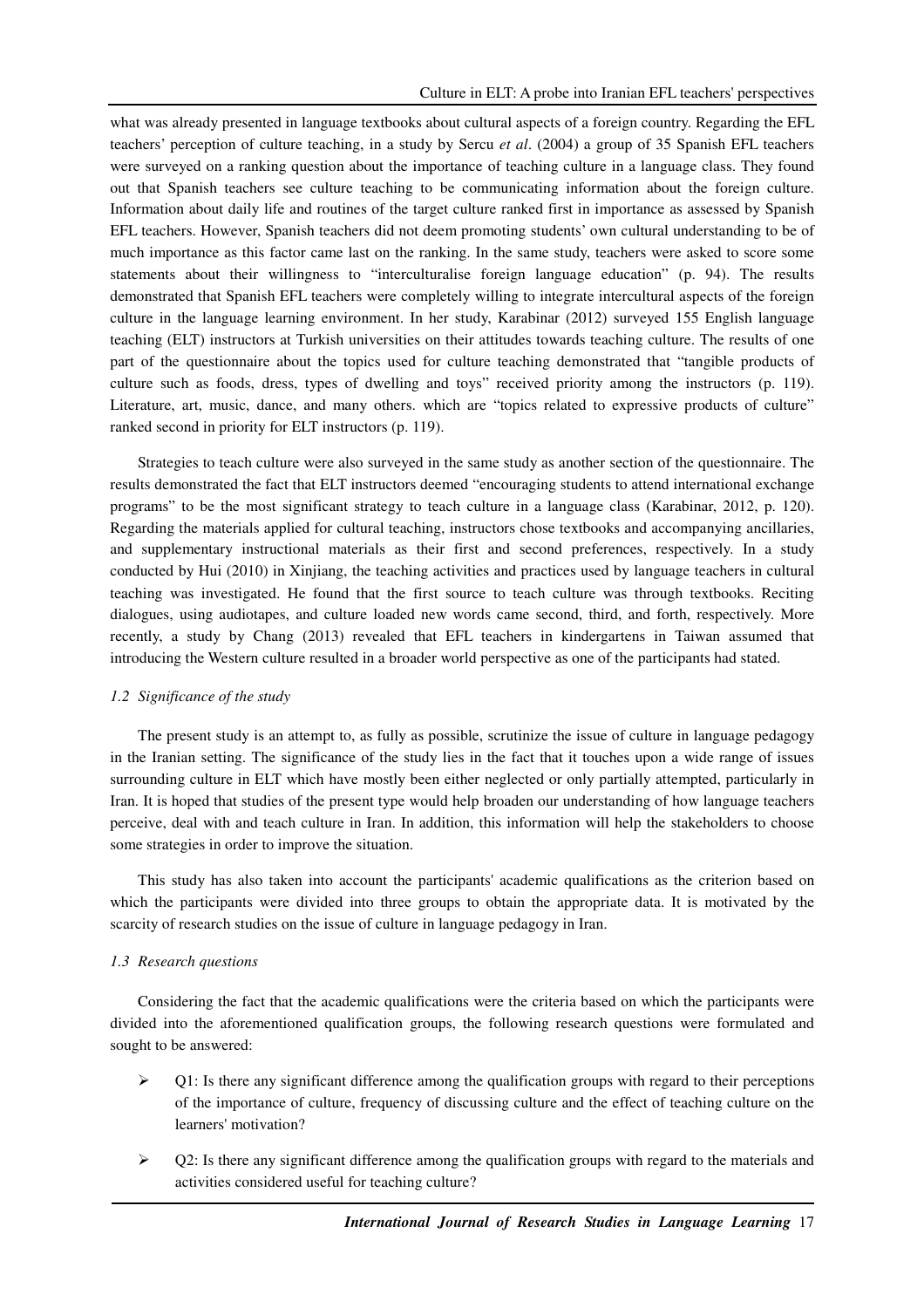- $\triangleright$  Q3: Is there any significant difference among the qualification groups with regard to the importance attached to the aspects of culture?
- $\geq$   $\sqrt{Q_1}$  O4: Is there any significant difference among the qualification groups with regard to the countries emphasized or referred to most frequently as sources of teaching culture?
- $\triangleright$  Q5: What are the sources employed most frequently by Iranian EFL teachers to teach culture?

### **2. Method**

### *2.1 Participants*

The participants of the study, both students and holders of BA/BSc, MA/MSc and PhD, consisted of 95 EFL teachers, 36 males and 59 females, whose age ranged from 20 to 53 (mean = 28) and teaching in various language institutes in Iran. In general, these teachers' teaching experience ranged from 1 to 21 years (mean = 5.6). For the purposes of appropriate data analysis, the participants were divided into three groups of qualifications: MA students of English, MA in English, and Other consisting of students or holders of BA in English, BSc and PhD. The data regarding the participants' academic qualifications are summarized in Table 1.

#### **Table 1**

*Descriptive statistics of the participants' qualifications* 

| Group                  | Frequency | Percentage |
|------------------------|-----------|------------|
| MA students of English | 33        | 34.7       |
| MA in English          | 36        | 37.9       |
| Other                  | 26        | 27.4       |
| Total                  | 95        | 100        |

It is worth noting that almost half of the participants were contacted via email as they lived and studied in various cities of Iran. This fact strengthens the generalizability of the results as the participants did not belong to a certain city but came from a wide range of cities. Another factor that adds to the generalizability of the findings is the fact that the participants were not limited to a certain academic group, say, BA or MA students, but rather held differing academic degrees as mentioned in the previous paragraph.

#### *2.2 Instruments*

To gather the data, the researchers utilized the Teacher Questionnaire employed in Saluveer (2004) which had been devised and whose relaibality had been checked by one of the researchers as a data collection tool for master's thesis. The questionnaire consists of 8 sections that deal with different aspects of culture such as the usefulness of certain materials and activities to be used in teaching culture, the importance of certain aspects of culture, the materials that the participants use when teaching culture in ELT, etc. In general, this instrument proved a very useful data collection tool for the present study because of its comprehensiveness (See Appendix A). The questionnaire was analyzed by two university professors, with the first author of the study as a third specialist, specialized in applied linguistics as to its content validity. Finally, the researchers applied changes, based on the suggestions of the specialists, to the Likert scale of the questionnaire which were deemed more appropriate for eliciting the required data.

### *2.3 Procedure and data analysis*

The data collected by the use of the questionnaire were analyzed using the SPSS software (Statistical Package for Social Sciences), version 20. One-way ANOVA, discriptive statistics, percentages and frequency counts were the common statistics utilized to appropriately report the data.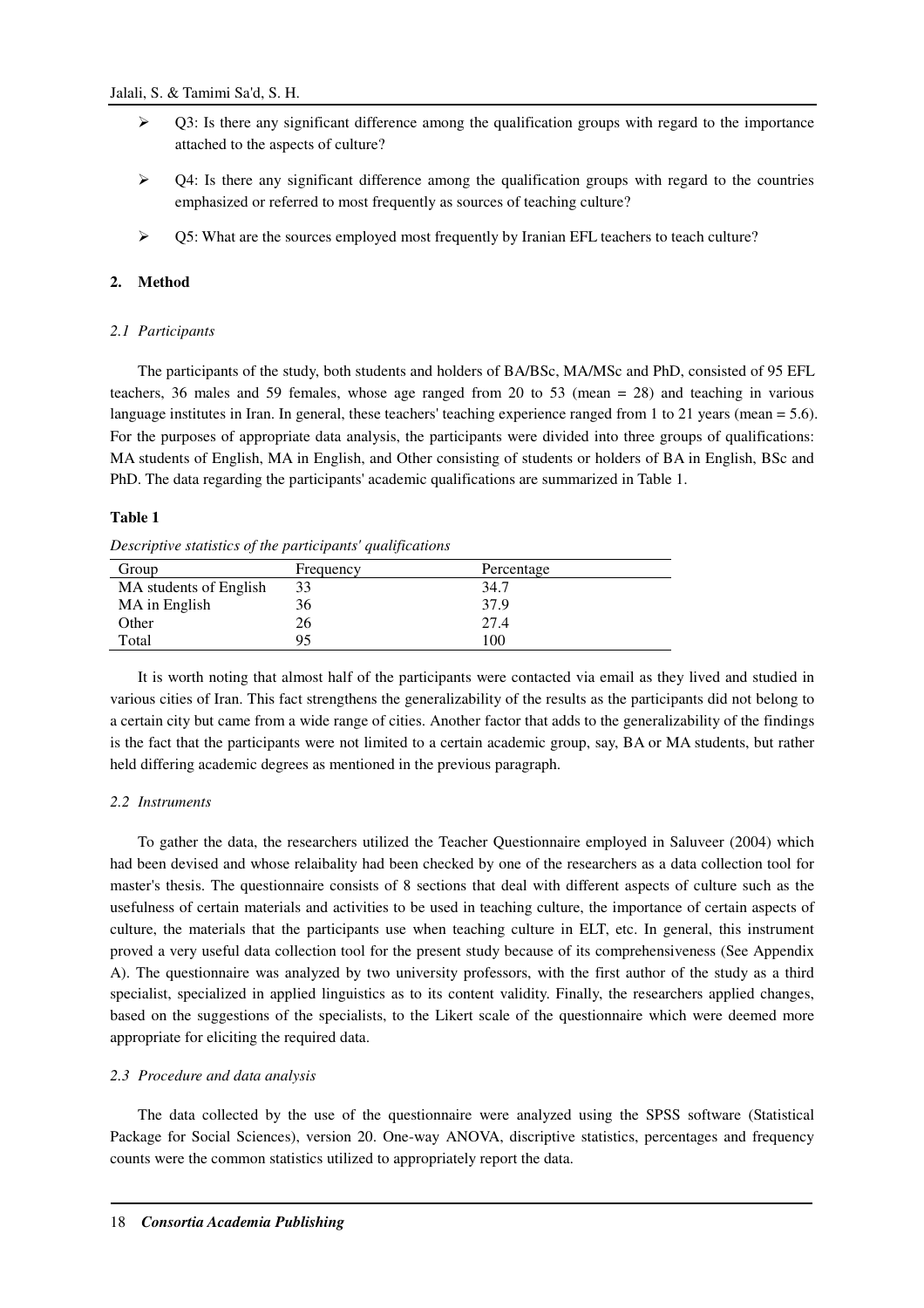# **3. Results**

# *3.1 Findings of the study*

The current study set about investigating the different aspects, sources, materials and activities involved in the teaching of culture in ELT as practised by 95 Iranian EFL teachers. The results are presented below.

#### *Three Issues on Culture in ELT*

The first research question addressed three issues that were dealt with in the first three sections of the questionnaire which required the EFL teachers to venture their opinions on three issues surrounding culture: (1) the importance of integrating the teaching of culture into foreign language classes, (2) the frequency with which they discuss culture-related issues in their English classes and (3) the effect of learning the language with some background knowledge in culture on the students' motivation and interest in language learning. The results for these three sections are summarized in Tables 2 and 3 below.

#### **Table 2**

| Section                            |                       | df | Mean Square | F    | Sig. |
|------------------------------------|-----------------------|----|-------------|------|------|
|                                    | <b>Between Groups</b> | 2  | .34         | 1.05 | .36  |
| Integration of culture             | Within Groups         | 92 | .33         |      |      |
|                                    | Total                 | 94 |             |      |      |
| Frequency of discussing<br>culture | Between Groups        | 2  | .04         | .10  | .90  |
|                                    | Within Groups         | 91 | .36         |      |      |
|                                    | Total                 | 93 |             |      |      |
|                                    | Between Groups        | 2  | .18         | .35  | .71  |
| Interest in language learning      | Within Groups         | 91 | .52         |      |      |
|                                    | Total                 | 93 |             |      |      |

*One-way ANOVA for the First Three Sections of the Questionnaire* 

 $F_{section1}$  (2, 92) = 1.05; p > 0.05

 $F_{section2}$  (2, 91) = 0.10; p > 0.05

 $F_{section3}$  (2, 91) = 0.35; p > 0.05.

As shown in Table 2 above, no significant difference was observed with regard to the items chosen by the participant groups.

# **Table 3**

|  |  | The Most Frequently Selected Response for the First Three Questionnaire Sections |  |
|--|--|----------------------------------------------------------------------------------|--|
|  |  |                                                                                  |  |

| Group                     | Section 1                         | Section 2                             | Section 3                                      |
|---------------------------|-----------------------------------|---------------------------------------|------------------------------------------------|
| Other                     | Yes, important $(68\%)$           | Sometimes (once a week)<br>$(68\%)$   | Yes, with significant difference<br>$(64\%)$   |
| MA students of<br>English | Yes, important<br>$(59.9\%)$      | Sometimes (once a week)<br>$(56.8\%)$ | Yes, with significant difference<br>$(56.8\%)$ |
| MA in English             | Yes, very important<br>$(57.6\%)$ | Sometimes (once a week)<br>$(45.5\%)$ | Yes, with significant difference<br>$(72.7\%)$ |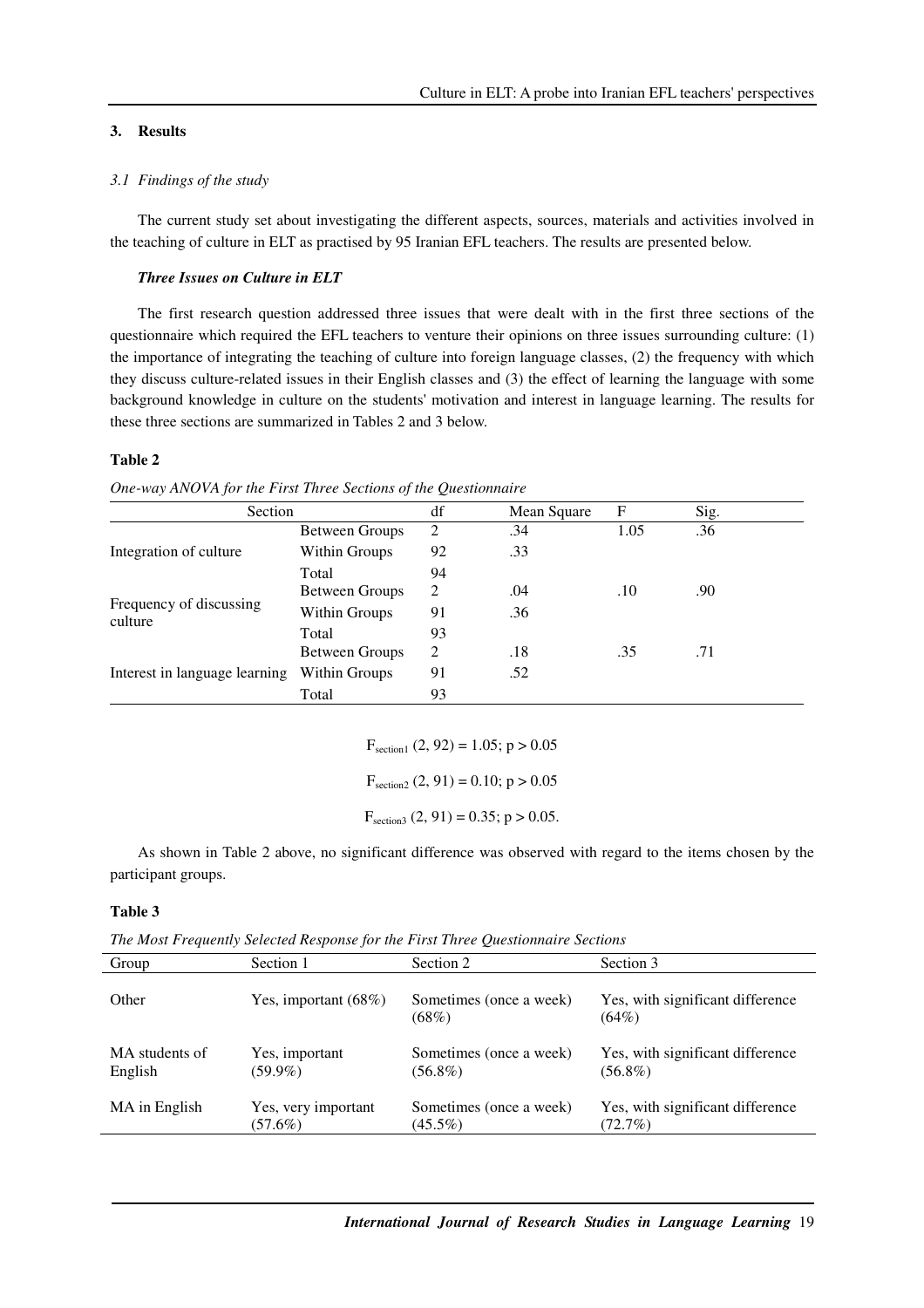As can be seen in Table 3, the teachers were equally cognizant of the importance of the first three issues in teaching culture.

### *Usefulness of Materials and Activities in Teaching Culture*

The second research question dealt with the the usefulness of each of the materials and activities specified in teaching culture. This was addressed in section 4 of the questionnaire, consisting of 12 items including such materials as lectures, watching videos, role plays, drama, etc. The results for the differences appear in Table 4 below.

### **Table 4**

*The Results for Significant Differences of Materials Usefulness Evaluation* 

| Group                  | Watching videos         | Drama                  |
|------------------------|-------------------------|------------------------|
| Other                  | Useful* $(44\%)$        | Least useful* $(56\%)$ |
| MA students of English | Very useful $(56.8\%)$  | Useful $(45.9\%)$      |
| MA in English          | Very useful* $(66.7\%)$ | Useful* $(39.4\%)$     |

As shown in Table 4 above, the results indicated that there were significant differences with regard to 'watching videos' (p-value = .02) and 'drama' (p-value = .02) between the groups of Others and MA in English.

Regarding the materials and activities useful in teaching culture in ELT, it was tried that the most frequent item chosen equally and with no significant difference by the three groups of Others, English students of MA and MA in English be presented here in Table 5.

#### **Table 5**

*The Most Frequent Item of Materials Chosen Equally by the Participant Groups* 

| Materials/Activities                                 | Item Chosen |
|------------------------------------------------------|-------------|
| Lectures                                             | Useful      |
| Discussions on cultural differences and similarities | Very useful |
| Listening to songs and discussing the lyrics         | Useful      |
| Listening to radio programs                          | Useful      |
| Reading and discussing newspaper/magazine articles   | Useful      |
| Talking about current events                         | Very useful |
| Reading authentic texts (short stories, poems)       | Useful      |
| Role plays                                           | Useful      |
| Doing projects                                       | Useful      |
| Culture capsule                                      | Very useful |

As can be seen from Table 5 above, interestingly enough, no material or activity has been deemed unuseful in teaching culture, but all of them, except three activities, were deemed 'useful'. Furthermore, three activities, namely 'discussions on cultural differences and similarities', 'talking about current events' and 'culture capsule' were considered 'very useful'.

#### *The Importance of Aspects of Culture*

The next section of the questionnaire, section 5, consisted of 16 items dealing with such aspects of culture as geography, history, costumes and festivals, patterns of politeness, among others and required the participants to assess the importance of these aspects of culture once they incorporated them in ELT. This was addressed in the third research question and the results for this part are sumarized in Table 6.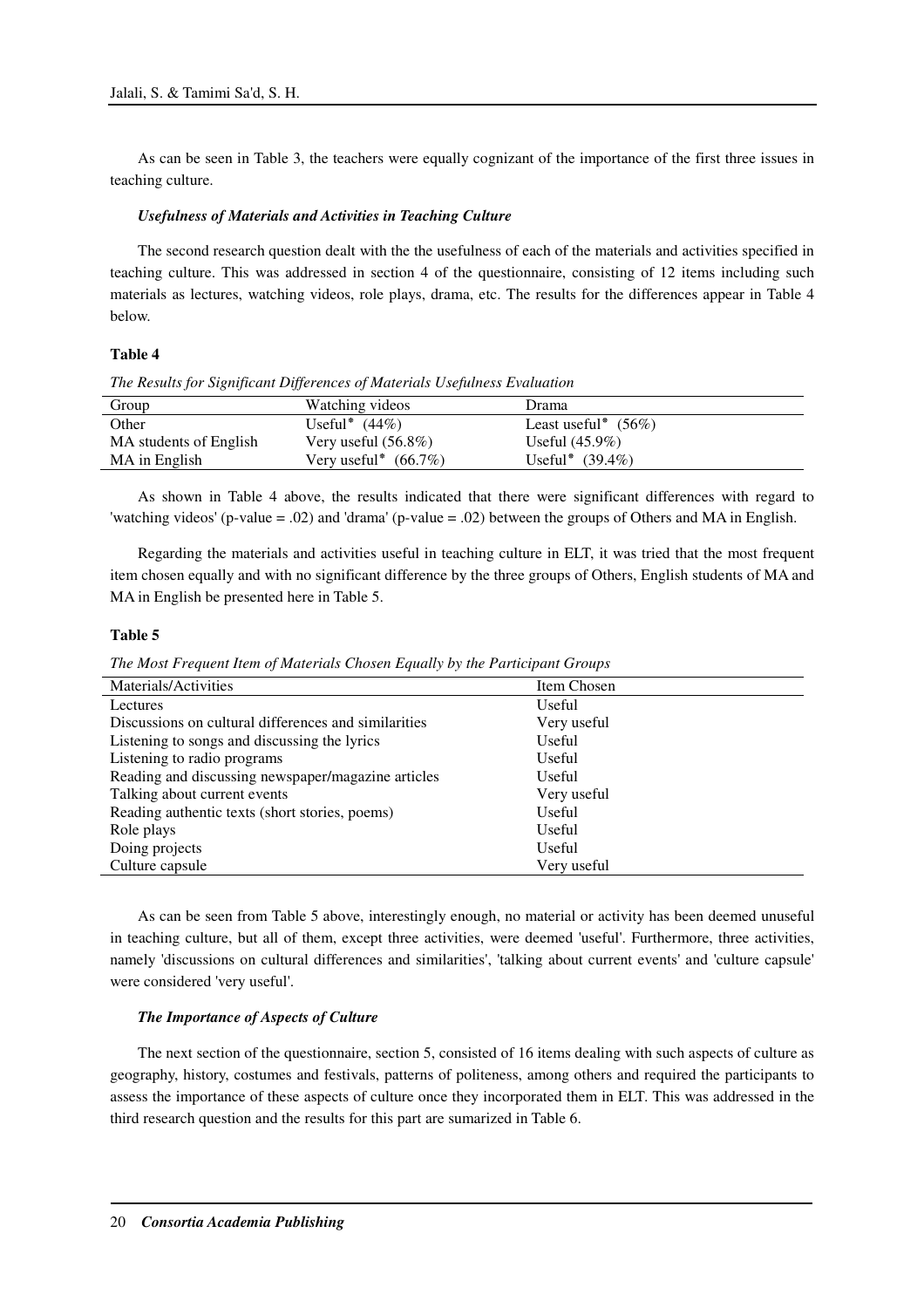| Item<br>Group                       | <b>Ta</b><br>ostumes<br>festivals | life<br>Family                  | and<br>stereo-types<br>Vationals<br>symbols<br>types | Rules of<br>behavior            | Patterns of<br>ooliteness       | Vonverbal<br>communi-<br>ation  |
|-------------------------------------|-----------------------------------|---------------------------------|------------------------------------------------------|---------------------------------|---------------------------------|---------------------------------|
| Other                               | Important                         | Very                            | Important                                            | Very                            | Very                            | Important                       |
|                                     | $(40\%)$                          | important                       | (48%)                                                | important                       | important                       | $(40\%)$                        |
|                                     |                                   | (64%)                           |                                                      | $(40\%)$                        | $(80\%)$                        |                                 |
| <b>MA</b><br>students of<br>English | Very<br>important<br>$(62.2\%)$   | Very<br>important<br>$(86.5\%)$ | Important<br>$(45.9\%)$                              | Very<br>important<br>$(70.3\%)$ | Very<br>important<br>$(81.1\%)$ | Very<br>important<br>$(70.3\%)$ |
| in<br>MA<br>English                 | Very<br>important<br>$(54.5\%)$   | Very<br>important<br>$(69.7\%)$ | Important<br>$(54.9\%)$                              | Very<br>important<br>$(84.8\%)$ | Very<br>important<br>$(90.9\%)$ | Very<br>important<br>$(60.6\%)$ |

# **Table 6**

*The Importance of the Aspects to be Incorporated in Teaching Culture* 

No significant differences were observed among the groups with regard to the importance of the various aspects of culture in ELT. The participants' ideas were very close to eachother.

### *Aspects of Importance in the Teaching of Culture*

Regarding the importance of the different aspects of culture in teaching it in ELT, it was attempted that the response chosen most frequently and with no significant difference by the three groups of Others, English students of MA and MA in English be presented here in Table 7.

# **Table 7**

*The Most Frequent Item Chosen by the Groups for Aspects of Culture* 

| Materials/Activities                 | Most Frequent Response |
|--------------------------------------|------------------------|
| Geography                            | Least important        |
| History                              | Important              |
| Monarchy                             | Least important        |
| Literature and art                   | Important              |
| Music                                | Important              |
| Government and political institution | Least important        |
| Law and order                        | Least important        |
| Education and schools                | Important              |
| Food                                 | Important              |
| Youth life                           | Very important         |

Table 7 shows that the least important aspects of culture were found to be geography, monarchy, government and political institution, law and order. The common feature of these aspects, except for geography, is the fact that all of these aspects concern politics which is not mainly an appealing theme to language teachers. Geography, however, could have been a suitable candidate for teaching culture; nevertheless, the results in Table 7 stand in contrast to our first expectation. The interesting point is that the only '*very important*' aspect is youth life. The reason for this can lie in the fact that this serves as the most relevant theme to language learners. Included in this area are such subjects as clothes, foods, fashion, and so on which are highly attractive to the language learners who are mostly from lower age ranges.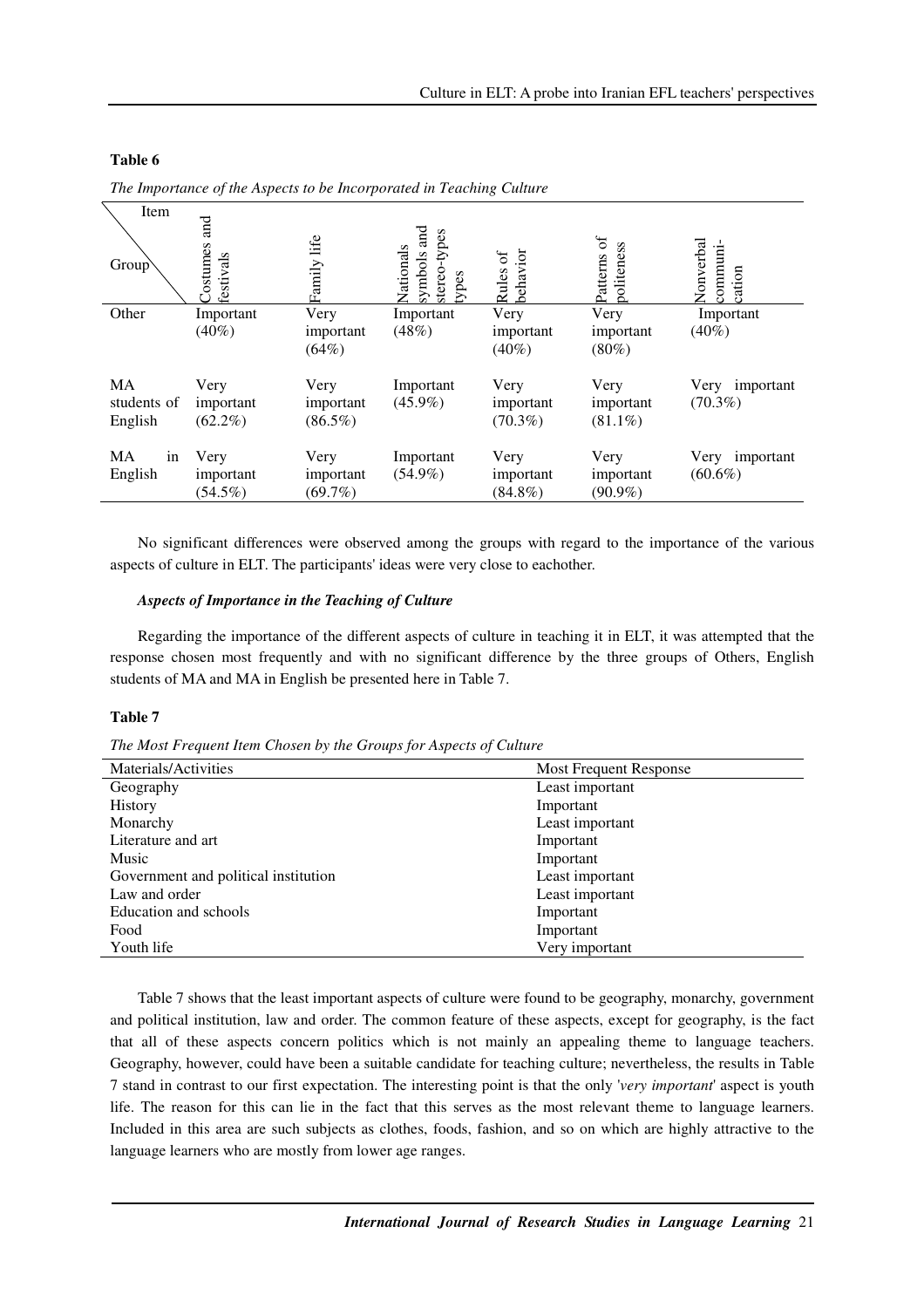### *Whose culture? Countries Emphasized Least and Most*

The next section explored the extent to which the participants stressed the English speaking countries, including the US, UK, Canada and other countries, as sources of culture when they teach culture and language. This issue was dealt with in the fourth reserach question which sought to explore to what percentage the participants emphasized the countries mentioned as references for teaching culture. Table 8 demonstrates the percentages of emphasis on each country that were provided by the participants.

# **Table 8**

| Percentage of Emphasis on Countries as Sources of Culture in ELT |  |  |
|------------------------------------------------------------------|--|--|
|------------------------------------------------------------------|--|--|

|                        | US      | UK     | Australia | Other countries |
|------------------------|---------|--------|-----------|-----------------|
| Country                |         |        |           |                 |
| Group                  |         |        |           |                 |
| Other                  | 64.92%* | 30.08% | 7.80%     | 5.32%           |
|                        |         |        |           |                 |
| MA students of English | 54.54%  | 27.68% | $8.51\%$  | $4.22\%$        |
|                        |         |        |           |                 |
| MA in English          | 48.82%* | 28.58% | 5.76%     | $7.76\%$        |
|                        |         |        |           |                 |
| Totals                 | 55.28%  | 28.62  | $7.37\%$  | 5.74%           |

The distribution of percentages among the countries mentioned in Table 8 indicated that the US is the most emphasized point of departure in teaching culture (55.2%). As can be seen, the least emphasis was laid on the other countries than US, UK and Australia. Even Australia, although it is an English-speaking country, received only minimal attention (7.37%).

### **Table 9**

|           |                       | df | Mean Square | F    | Sig. |  |
|-----------|-----------------------|----|-------------|------|------|--|
|           | <b>Between Groups</b> | 2  | 43.18       | .11  | .90  |  |
| <b>UK</b> | Within Groups         | 92 | 391.83      |      |      |  |
|           | Total                 | 94 |             |      |      |  |
|           | <b>Between Groups</b> | 2  | 1860.69     | 3.16 | .05  |  |
| <b>US</b> | Within Groups         | 92 | 589.78      |      |      |  |
|           | Total                 | 94 |             |      |      |  |
|           | <b>Between Groups</b> | 2  | 69.40       | .70  | .50  |  |
| Australia | Within Groups         | 92 | 99.32       |      |      |  |
|           | Total                 | 94 |             |      |      |  |
|           | <b>Between Groups</b> | 2  | 112.33      | 1.52 | .23  |  |
| Others    | Within Groups         | 92 | 74.08       |      |      |  |
|           | Total                 | 94 |             |      |      |  |

*One-way ANOVA Results for the Participant Groups* 

The results of ANOVA indicated that there were significant differences between the participant groups of Other and MA in English with regard to their emphasis on the US as their reference in teaching culture.

## *Sources of Teaching Culture*

This study also explored the sources that Iranian EFL teachers used to teach culture, dealt with in the fifth research question of the study. They were required to select from among the sources that were presented to them. The findings are presented in Figure 1.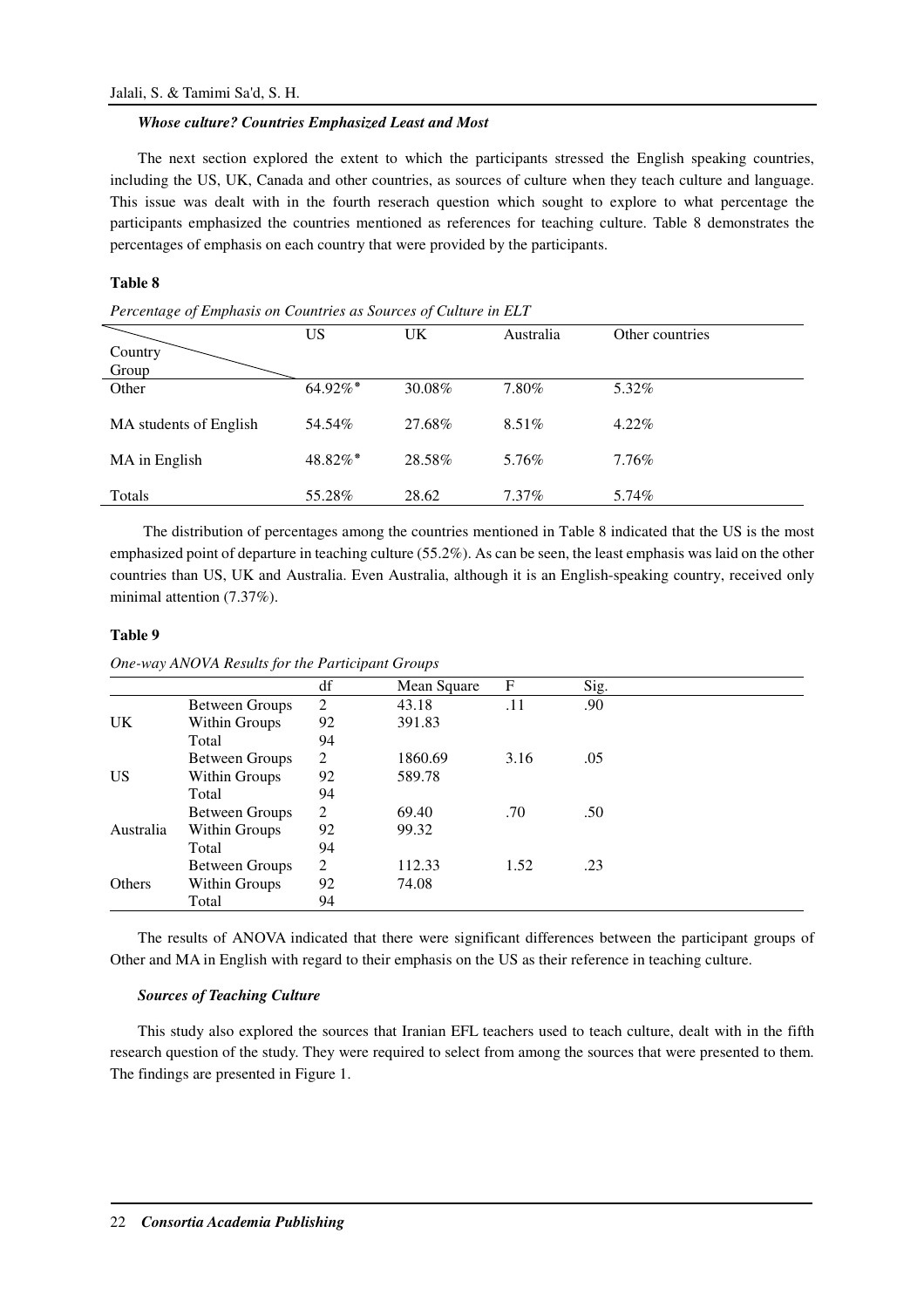

*Figure 1.* Frequency of teachers using each source of teaching culture in ELT

As can be seen in Figure 1, the Internet (77), video tapes (63) and school textbooks (44) constituted the three most significant sources of teaching culture. The least frequent sources, on the other hand, were recordings (26), folklore (28), cultural studies (25) and newspapers (27).

A final point that was examined was the extent to which the textbooks the teachers employed offered enough material for discussing culture related issues. The responses revealed that only 15 teachers (15.8%) viewed the materials to be adequate in this regard, with 7 (7.4%) teachers assuming that the materials offered quite a lot in the area of culture. A number of 55 (57.9%) teachers selected the 'to some extent' option of the Likert scale while 18 (18.9%) teachers' responses to this question were negative.

### **4. Discussion**

The current study was carried out in the hope of scrutinizing the issue of culture among Iranian EFL teachers from different aspects. As for the first three issues, namely (1) the importance of integrating the teaching of culture into foreign language classes, (2) the frequency with which they discuss culture-related issues in their English classes and (3) the effect of learning the language with some background knowledge in culture on the students' motivation and interest in language learning, the results, reported in Tables 2 and 3, showed no significant differences among the the qualification groups. This finding, in turn, demonstrates that Iranian language teachers, regardless of their academic qualifications, are equally aware of the beneficial effect of culture on language learning. The effect of cultural background on language learning was explored and confirmed by Mekheimer (2011) in a case study of an advanced EFL student in Saudi Arabia. In addition, all three participant groups believed that the teaching of culture could have a motivating effect on the language learners. This finding is consistent with and corroborated by Rashidi and Soureshjani (2011) whose study indicated that teaching culturally-based texts had a remarkable effect on Iranian EFL learners' motivation and performance on reading comprehension. In general, the results in this part do not demonstrate any considerable difference among the participant groups. The frequency of discussing cultural themes in EFL classes was found to be of relative importance, however. This might have been caused by the limitations with which the teachers are normally faced when teaching culture.

Concerning the usefulness of the materials and activities aforementioned, the findings, reported in Tables 4 and 5, showed that the participants assumed that all the activities and materials mentioned are useful in teaching culture, indicating the Iranian EFL teachers' full cignizance of the variety of sources that they have in this regard. Significant differences were observed among the groups regading two materials: 'watching videos' and 'drama'.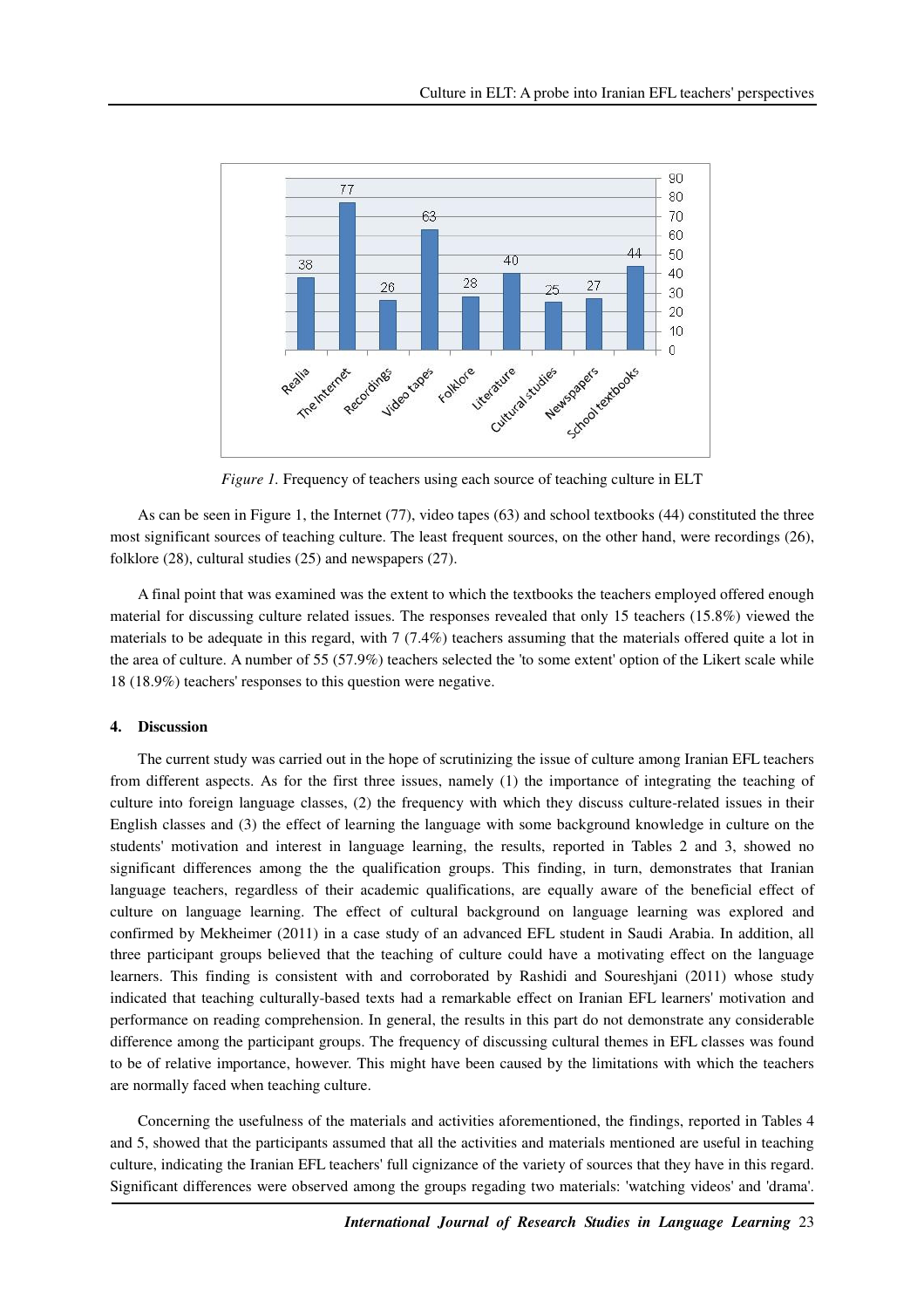### Jalali, S. & Tamimi Sa'd, S. H.

The results may be suggestive of the fact that the emphasis on 'watching videos' as one of the most useful sources for teaching culture can emanate from the fact that videos are not only widespread and can be easily made available but also they deal with the visual sense and therefore, appeal to the viewer to a large extent. The importance of drama, as an aspect of literature, has been highlighted in a study by Khatib, Rezaei and Derakhshan (2011) of literature in teaching culture in the EFL classroom. In this regard, one reason for the difference of opinion between the Other group and the two other groups can be the fact that the former group consists mainly of students who had been majoring in areas other than English language and literature and therefore, may not have a deep understanding of the importance and benefits of drama in teaching culture. The same might be true of the difference in the responses regarding 'watching videos'. The ample opportunity for using videos from the Internet and the increasing benefits are discussed by Watkins and Walkins (2011). The findings also show that the three '*very useful*' activities selected are: discussions on cultural differences and similarities, talking about current events, and culture capsule. The common feature about these activities is the fact that in all of them the language learners are required to 'speak' which is, for many teachers if not all, the most important skill to be learnt. Furthermore and more importantly, the critical ability of the learners is tapped in these activities. It is worth mentioning that these findings are remarkably consistent with Saluveer's (2004) own findings, indicating that there is a universal tendency among language teachers across the globe to attach considerable significance to all dimensions of culture.

As regards the importance of the aspects of culture in teaching culture, the results, Tables 6 and 7, again demonstrated no significant difference among the participant groups, a finding that might emanate from the fact that in the teachers' view, the importance of these aspects is not an all-or-nothing matter and therefore, all of them can be of significance although the degree of this significance is not exactly the same. As was true of the materials and activities, the participants' responses demonstrated once again that all aspects were almost equally significant in teaching the target culture.

Another issue examined was the countries emphasized as references in teaching culture which revealed that the US was the most favored English-speaking country for teaching culture (see Tables 8 and 9). In line with Naji and Pishghadam (2013) who cited studies stating that the English-speaking culture is perceived to be superior, this finding clearly shows the dominance of the US hegemony throughout the world of ELT. In an investigation of culture as perceived by language learners, Prodromou (1992) indicated that only 26% of the participants favored 'American life'. This finding is in contrast with how teachers perceived American culture in this study. The mismatch between the perceptions of language learners and those of language teachers is potential point of conflict. Another important finding is the significant difference between the groups of Other and MA in English, with the former group emphasizing the US more considerably than the latter. It is possible that the MA in English group has developed a deeper and more critical understanding of the role of culture of other countries to be incorporated in ELT than the Other group since the Other group consists mainly of students of majors other than English, that is, BSc and MSc.

The last issue dealt with here was that of the sources used in teaching employed to teach culture. It can be speculated that the widespread use and the increasing immediate availability have been the reasons for selecting the Internet, video tapes and school textbooks as the most frequently used sources (Figure 1). Watkins and Wilkins (2011), for instance, in a discussion of using YouTube in the EFL classrooms, argued that it could be utilized not only to teach language skills but to enhance learner autonomy, discuss cultural matters and expose learners to World Englishes as well. It sould be noted that although the results indicated relative use of textbooks, they are inconsistent with Dahmardeh and Wray (2011) whose study demonstrated that culture "*appears to play no role in either the textbooks or the English language teaching programme*" (p. 265). The prominence of textbooks in teaching culture was also confirmed by Hui's (2010) study in which textbooks were found to be the first source of teaching culture mentioned by language teachers. Literature has also been the focus of attention of the teachers. In a discussion of the value of literary texts in EFL classrooms, Mackay (1982 cited in Thom, 2008, p. 120) made clear the point that "*Literature can be useful in developing linguistic knowledge both on a usage and use level*". At first glance, this finding comes as a surprise. It implies that teachers should be made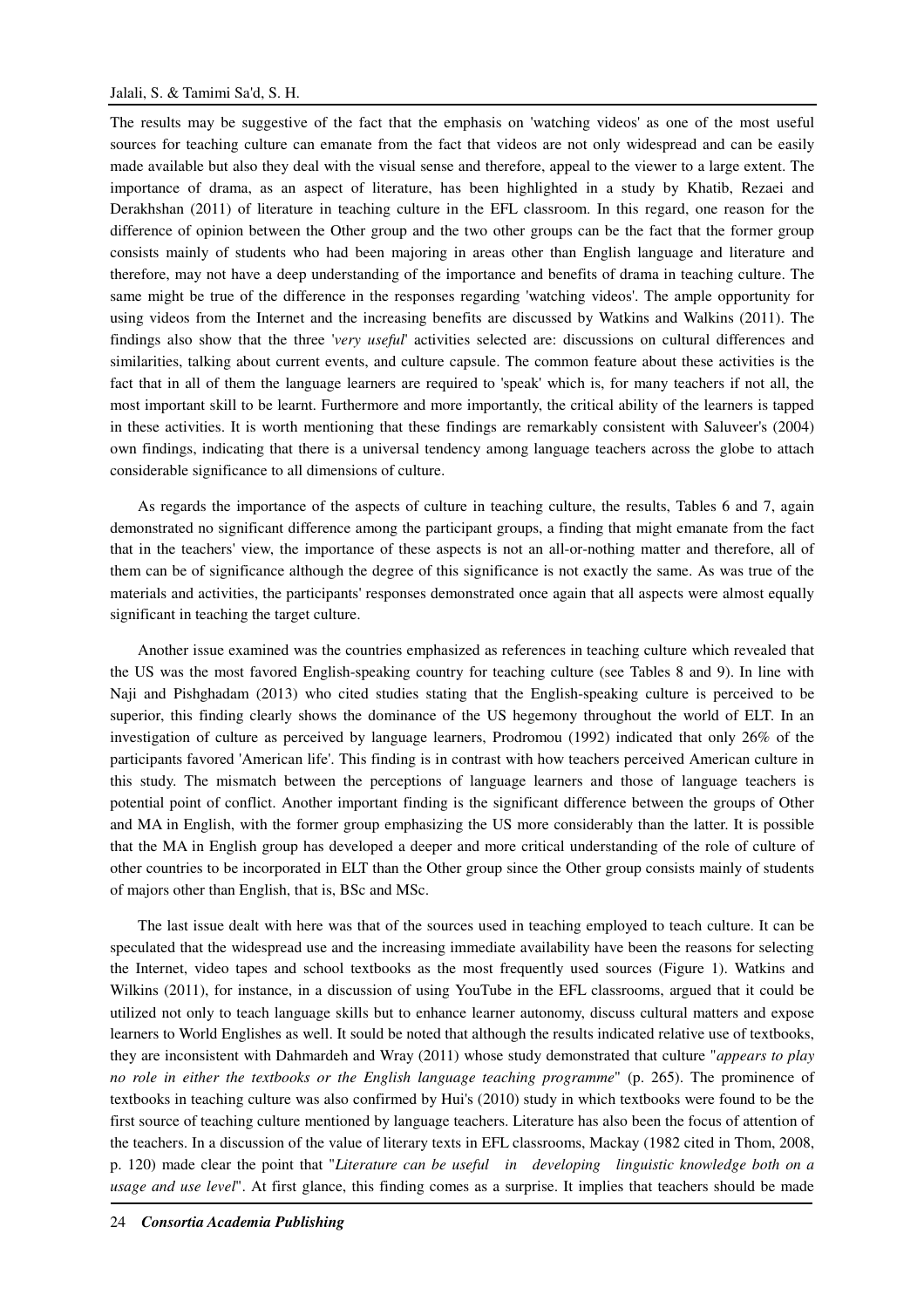aware of the considerable benefits of using these sources, especially regarding the use of newspapers which are one best source of authentic materials. For example, concerning the highly beneficial role that recordings can play in language teaching, Fox (2008) stated: "*Teachers should also remember that many of their students now carry mobile phones capable of making adequate voice recordings, and these give readily available opportunities for students to record themselves or others outside the classroom*" (p. 9).

#### **5. Conclusion and implications**

The current study aimed at exploring the issue of culture and including it in ELT from various aspects. The data were collected by the use of a questionnaire which tapped the numerous areas and aspects of teaching culture. In conclusion, the findings clearly indicated that Iranian EFL teachers were fully aware of the issue of culture, the ways and significance of incorporating it in EFL classrooms and the sources to do so. In conclusion, the study revealed that academic qualifications are determining factors in some respects such as their evaluations of the usefulness of the materials and activities and the countries referred to when teaching culture. The differences observed in the responses of the participant groups were not very considerable, demonstrating perhaps the equality of opportunity that the participants have had in getting acquainted with cultural aspects, sources, etc. Although this finding is a fortunate sign that the prime beneficiaries from this cultural awareness are the students in that they would develop their intercultural competence, further research is required to explore the extent to which EFL teachers are restricted in teaching culture and why.

Furthermore, the extent of emphasizing the first culture should be investigated as well. In conclusion, the teachers are expected to incorporate cultural issues in EFL classes as a means to, as Mao (2009) positd, "help students form a positive attitude in the bombardment of the exotic cultures" (p. 147). Valuing one's own and the target language culture is expected to result in what Khatib and Rezaei (2013) term "a more complete self" (p. 82).

**Acknowledgment.** The authors wish to extend their sincere thanks to all the English teachers who kindly assisted them in carrying out this study.

#### **6. References**

- Brooks, N. (1975). The analysis of language and familiar cultures. In R. Lafayette (Ed.), *The cultural revolution in foreign language teaching* (pp. 19-31). Reports of the Northeast Conference on the Teaching of Foreign Languages. Lincolnwood, IL: National Textbook.
- Chang, C. W. (2013). Exploring the beliefs of native and non-native English speaking kindergarten teachers in Taiwan. *International Journal of Research Studies in Language Learning*, *2*(5), 3-16. http://dx.doi.org/10.5861/ijrsll.2012.171
- Chastain, K. (1988). *Developing second-language skills*. USA: Harcourt Brace Jovanovich, Inc.
- Dahmardeh, M., & Wray, D. (2011).Culture and English language teaching in Iran. *The Iranian EFL Journal*, *7*(5), 264-281.
- Fox, A. (2008). Using podcasts in the EFL classroom. *TESL-EJ*, *11*(44), 1-11.
- Guilherme, M. (2000). Intercultural competence. In M. Byram (Ed.), *Routledge encyclopaedia of language teaching and learning* (pp. 297-300). London: Routledge.
- Hui, H. (2010). An Investigation of teachers' perceptions of culture teaching in secondary schools in Xinjiang, China. Unpublished doctoral dissertation, Durham University.
- Horibe, H. (2008). The place of culture in teaching English as an international language (EIL). *JALT Journal, 30*(2)*, 241-254.*
- Karabinar, S. (2012).The attitudes of EFL teachers towards teaching culture and their classroom practices. *Journal of Educational and Social Research, 2*(2)*, 113-126.*
- Khatib, M., & Rezaei, S. (2013). The portrait of an Iranian as an English language learner: A case of identity reconstruction. *International Journal of Research Studies in Language Learning*, *2*(3), 81-93.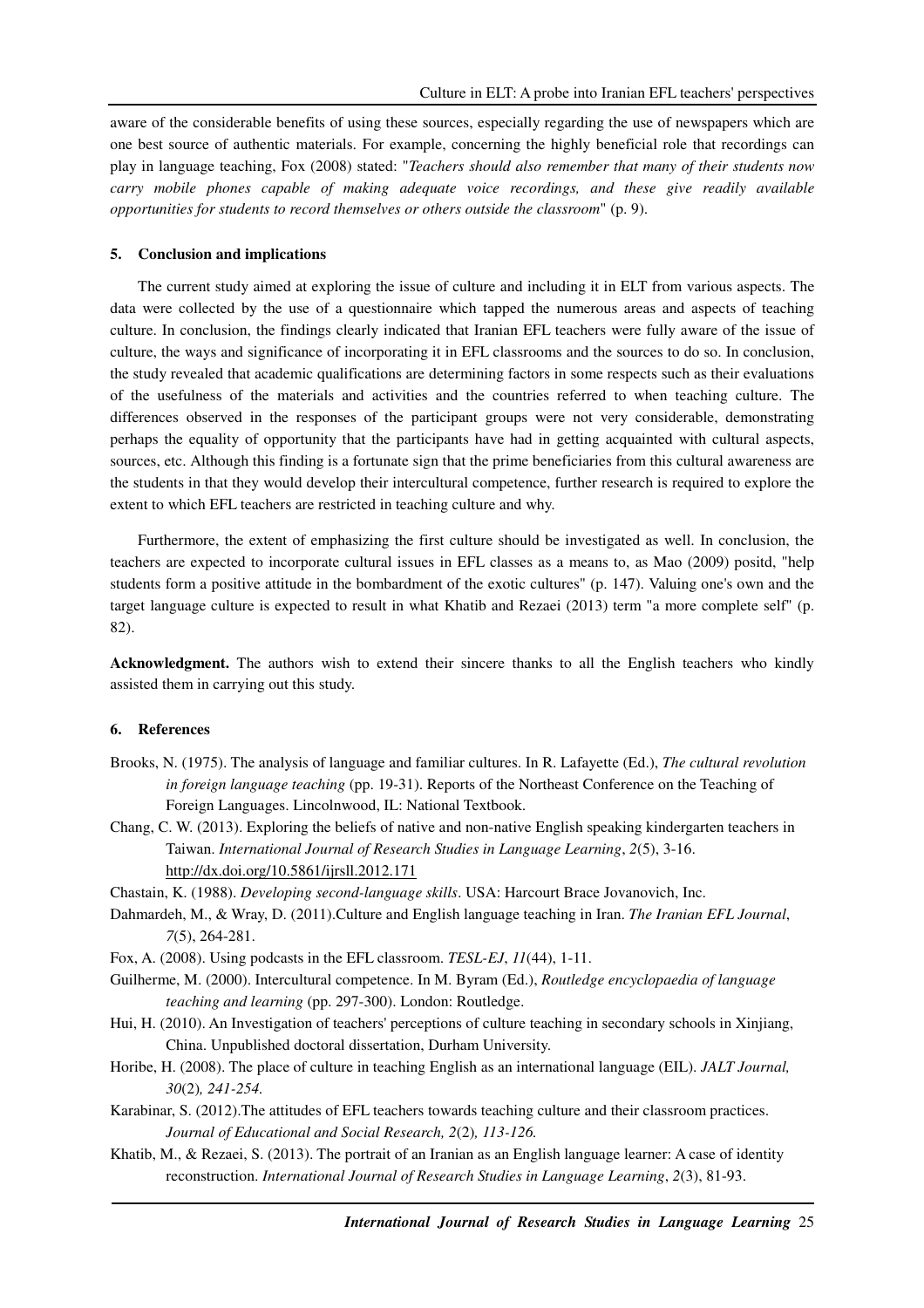http://dx.doi.org/10.5861/ijrsll.2012.176

- Khatib, M., Rezaei, S., & Derakhshan, A. (2011). Literature in EFL/ESL classroom. *English Language Teaching*, *4*(1), 201-208.
- Kramsch, C. (1991). Culture in language learning: A view from the States. In K. de. Bot, R. B. Ginsberg, & C. Kramsch (Eds.), *Foreign language research in cross-cultural perspective* (pp. 217-240). Amsterdam: John Benjamins.
- MacKay, S. (1982). Literature in the ESL classroom. *TESOL Quarterly*, *16*(4), 529. http://dx.doi.org/10.2307/3586470
- Mao, W. (2009). Teaching culture within and beyond language. *English Language Teaching*, *2*(4), 144-148.
- Meidani, E. N., & Pishghadam, R. (2013). Analysis of English language textbooks in the light of English as an International Language (EIL): A comparative study. *International Journal of Research Studies in Language Learning*, *2*(2), 83-96.
- Mekheimer, M. A. (2011). Impact of the target culture on foreign language learning: A case study. *Cross-cultural Communication*, *7*(1), 43-52.
- Ogiermann, E. (2009). *On apologizing in negative and positive politeness strategies*. The Netherlands: John Benjamins Publishing Company.
- Paige, R. M., Jorstad, H., Siaya, L., Klein, F., & Colby, J. (2003). Culture learning in language education: A review of the literature. In D. L. Lange, & R. M. Paige (Eds.), *Culture as the core: Perspectives on culture in second language education* (pp. 173-236). USA: Information Age Publishing.
- Prodromou, L. (1992). What culture? Which culture? Cross-cultural factors in language learning. *ELT Journal*, *46*(1), 39-50. http://dx.doi.org/10.1093/elt/46.1.39
- Rashidi, N., & Soureshjani, K. H. (2011). The effect of teaching culturally-based texts on the Persian English as a foreign language (EFL) learners' motivation and reading performance. *Journal of Languages and Culture*, *2*(8), 141-147.
- Saluveer, E. (2004). *Teaching culture in English classes*. Unpublished masteral thesis, University of Tartu, Estonia.
- Sercu, L., Méndez García, M. D. C., & Prieto, P. C. (2004). Culture teaching in foreign language education. EFL teachers in Spain as cultural mediators. *Porta Linguarum*, *1*, 85-102.
- Thom, N. T. T. (2008). Using literary texts in language teaching. *VNU Journal of Science, Foreign Languages*, *24*, 120-126
- Watkins, J., & Wilkins, M. (2011). Using YouTube in the EFL classroom. *Language Education in Asia*, *2*(1), 113-119. http://dx.doi.org/10.5746/LEiA/11/V2/I1/A09/Watkins\_Wilkins

# **Appendix A**

#### **Teacher Questionnaire**

#### **Dear English teacher,**

The following questionnaire is an attempt to explore your perspective on the issue of "culture" in teaching English as a foreign language in your own practice of language teaching. The results and findings will be used for research purposes *only*! Your cooperation is highly appreciated.

Gender: Male Female

Age: …

Years of English teaching experience: ...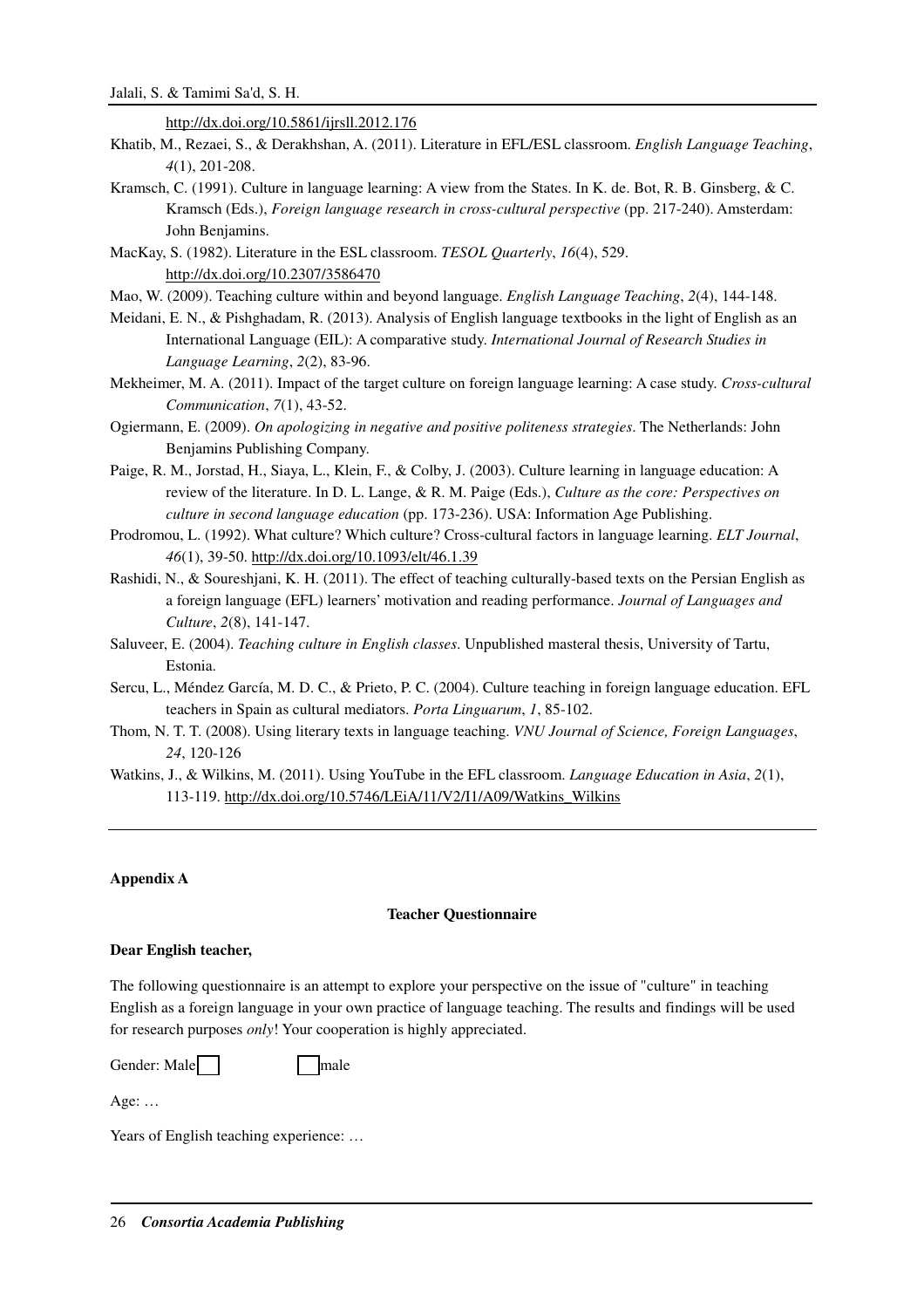Your qualifications: ...

| Student of BA        |
|----------------------|
| <b>BA</b> in English |
| Student of MA        |
| MA in English        |
| Student of PhD       |
| PhD in English       |
| <b>BSc</b>           |
| <b>MSc</b>           |

# **Please select the best option that fits you.**

1. Do you think it is important to integrate the teaching of culture into foreign language classes?

| 1) Yes, very important | 3) Not important                            |
|------------------------|---------------------------------------------|
| 2) Yes, important      | 4) It should be taught on a separate course |

2. If the answer was yes then how often do you discuss culture-related issues in your English classes?

| 1) Often (in almost every lesson) | 3) Rarely (once a month) |
|-----------------------------------|--------------------------|
|-----------------------------------|--------------------------|

2) Sometimes (once a week) 4) Never

3) Do you think the students are more interested and motivated in learning the language with some background knowledge in culture?

| 1) Yes, with significant difference | 3) No difference |
|-------------------------------------|------------------|
| 2) Yes, but not much difference     | 4) Don't know    |

4) Which of the following do you consider most useful for teaching culture? Please rate from 1 to 4 for each selection*. 1=Not useful, 2 = Least useful, 3 = Useful, 4 = Very useful* 

# **Please tick the appropriate box.**

|                                                      |  | 3 |  |
|------------------------------------------------------|--|---|--|
| Lectures                                             |  |   |  |
| Discussions on cultural differences and similarities |  |   |  |
| Watching videos                                      |  |   |  |
| Listening to songs and discussing the lyrics         |  |   |  |
| Listening to radio programs                          |  |   |  |
| Reading and discussing newspaper/magazine articles   |  |   |  |
| Talking about current events                         |  |   |  |
| Reading authentic texts (short stories, poems)       |  |   |  |
| Role plays                                           |  |   |  |
| Drama                                                |  |   |  |
| Doing projects                                       |  |   |  |
| Culture capsule                                      |  |   |  |

Note: *Culture capsule* is a brief description of culture followed by a discussion of the contrasts between culture in the first and second language.